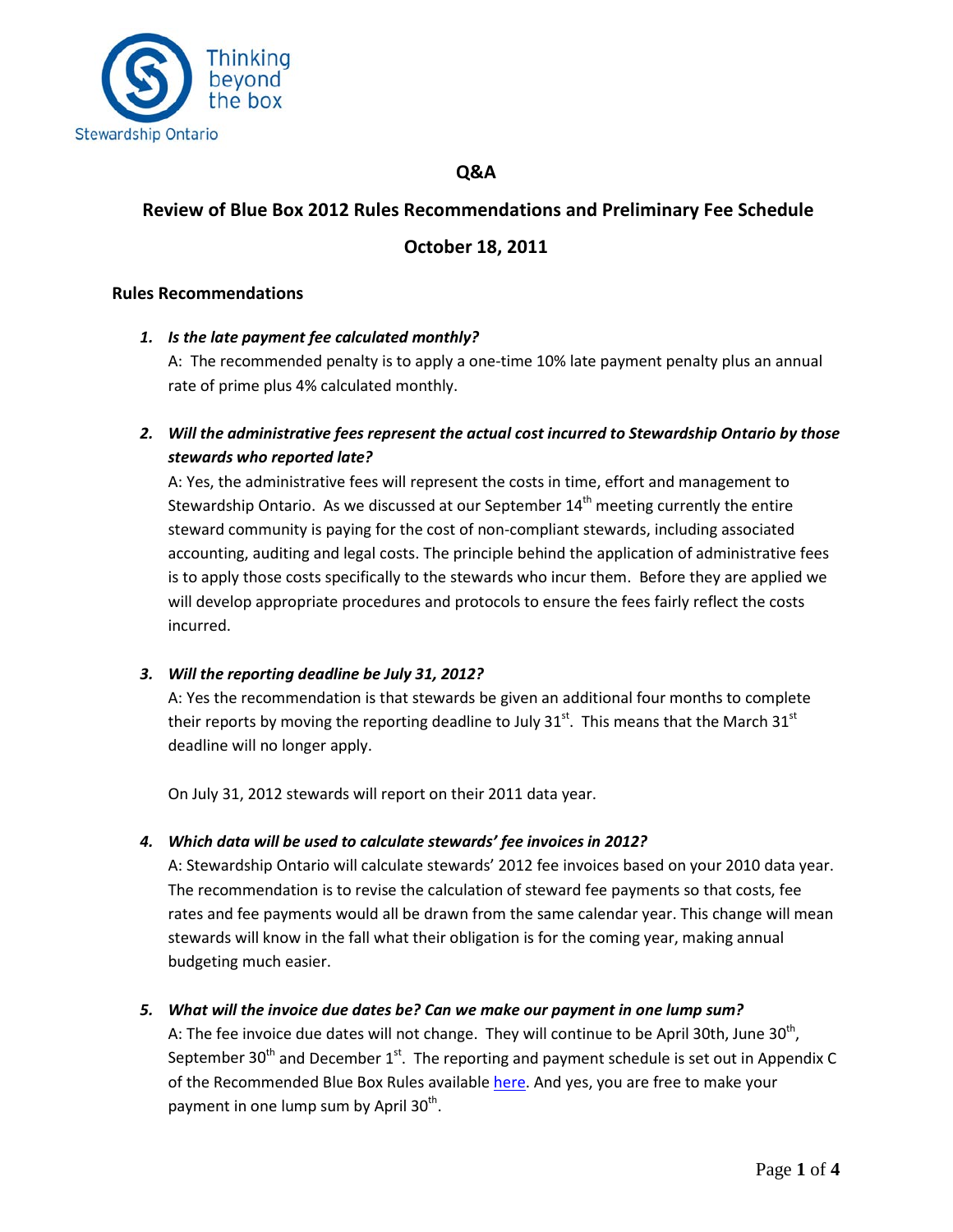*6. If a steward discovers that they have under reported, when will the associated payment be due?*

A: Essentially the principle is debits are payable immediately and credits will be payable in accordance with the payment schedule associated with the following obligation year. A complete description of payment adjustments is set out in Appendix C of the Recommended Blue Box Rules available [here.](http://www.stewardshipontario.ca/sites/default/files/Proposed%202012%20Blue%20Box%20Rules_FINAL_MKC_October%2019.pdf)

*7. Given that the 2012 payment is based on 2010 data, if it is discovered that a steward underpaid once the 2011 data is submitted, when would the steward pay the difference?* A: If you under reported your 2010 data, but notified Stewardship Ontario, then in accordance with the 2011 rules, your 2011 payment is due immediately, and in accordance with the 2012 rules, your payment is due 30 days from publication of the approved 2012 fee schedule. For a complete description of payment adjustments refer to Appendix C of the Recommended Blue Box Rules availabl[e here.](http://www.stewardshipontario.ca/sites/default/files/Proposed%202012%20Blue%20Box%20Rules_FINAL_MKC_October%2019.pdf)

### **Preliminary Fee Schedule**

#### *8. What were the key reasons for the dramatic increase in the PET fees?*

A: The fees allocated to PET have increased by 9% and the fee rate (allocated fees divided by sales) has increased by 2.46 cents/kg (+18%). This is due to a 10% increase in the tonnes recovered which contributes to a higher net cost per tonne. The increase in recovery which would typically lower the cost within the three factor formula has been offset by the increase in the net cost to manage PET. Revenue for PET has decreased by 3% and the gross cost has gone up by 6%. The fee rate has increased by 2.46 cents/kg due to the decrease in reported steward sales which results in the fees being distributed over a smaller share of stewards.

#### *9. Why did fees for aluminum increase?*

A: This year the three-year rolling revenue for aluminum declined by \$1.6M, or to put it another way, the three-year-rolling average declined by 10% even though the price of aluminum has been steadily increasing over the last couple of years. The 10% decline is caused by the 2007 revenues having dropped off the three-year-rolling-average and 2010 revenues being added. While 2010 aluminum revenues for 2010 were higher than 2009, the peak year for revenues was in fact 2007. When the revenues for 2008, 2009 and 2010 were averaged, there was a 10% decline because the price crashed in 2008. Up to now stewards have not felt the brunt of the 2008 crash because the three-year-rolling-average smooths out market volatility. This year it actually accounts for the increase in fees for aluminum which in real terms represented a \$152/tonne decline in prices and a loss of \$1.6M in revenues.

#### **10. Why did fees for magazines and catalogues increase so dramatically?**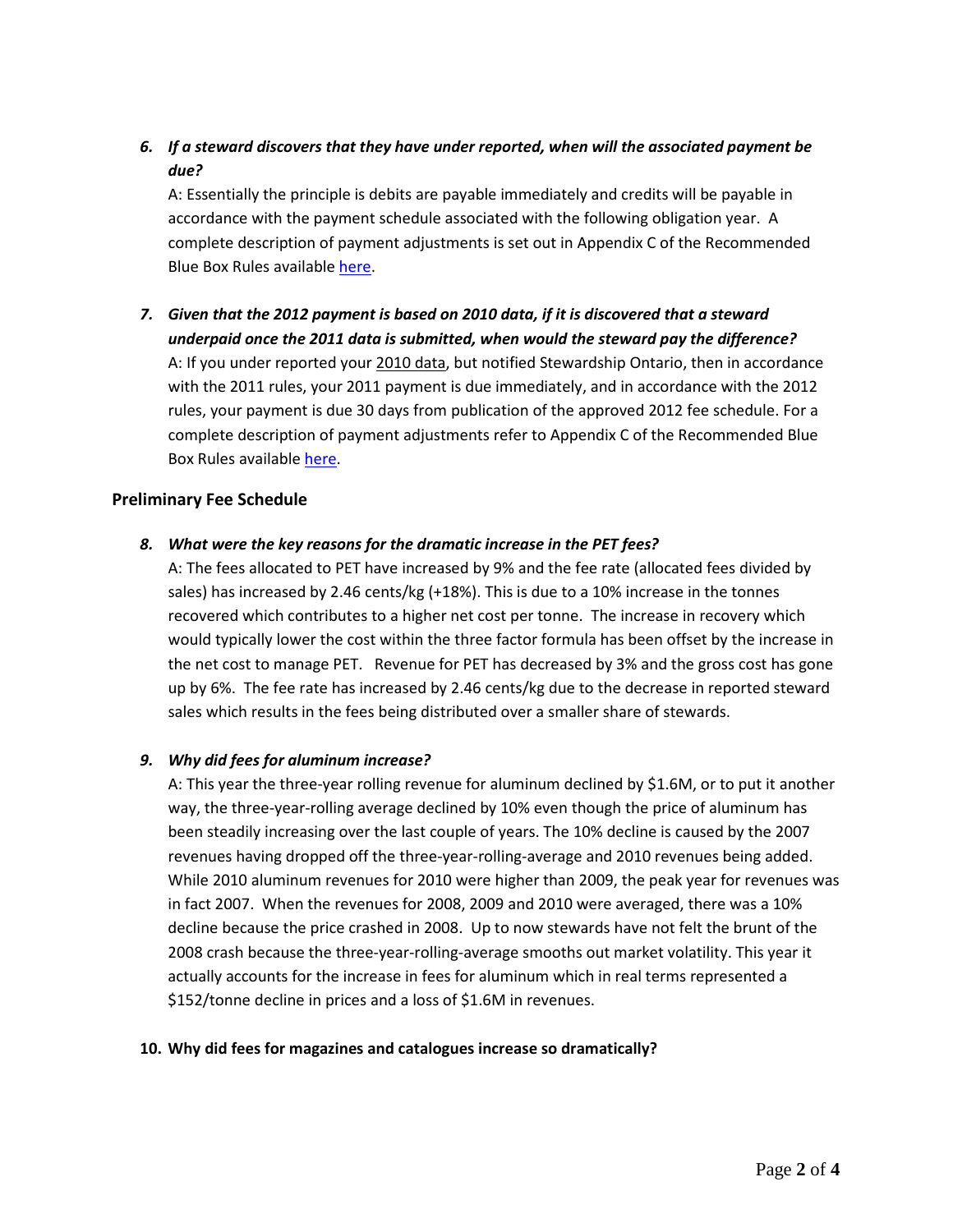A: There are a number of factors that contributed to the increased fee rate for the magazines and catalogues category for 2012. They include:

- A 9% increase in the recovered tonnes of material.
- An increased net cost to manage the material. Recent bale audits have revealed newspapers, magazines and telephone books are being handled with more expensive to manage materials.
- Printed paper experienced a 5% decline in revenues from the commodity markets.
- Finally, the tonnes recovered from all other packaging decreased by 4.3% which resulted in printed paper bearing a larger portion of the cost than it has historically. In fact the system cost borne by the printed paper category increased from 7% to 14%.

#### *11. When was the last ABC costing analysis done, and when will it be refreshed?*

A: The last ABC costing analysis was done in 2008/2009 and this year it is our intention to review the principles behind it and to redo the analysis. In addition this year we will conduct comprehensive curbside and bale audits so that the input data in the ABC costing analysis is as accurate as we can make it.

# *12. Are curbside audits performed in conjunction with the municipalities? Does Stewardship Ontario audit the municipal reports?*

A: Yes, in fact every year the data report from the municipalities undergoes a very rigorous audit process. Every year Stewardship Ontario conducts some curbside and bale audits, but every few years we do a very comprehensive curbside and bale audit. This year we plan to conduct comprehensive audits to ensure we have an up to date and accurate data baseline. The municipalities are always very cooperative and we use a third party to conduct the work.

#### *13. Could you please explain the deficit recovery fee and how that impacts the fee rates?*

A: There were three material categories for which the stewards' 2011 reports were substantially below Stewardship Ontario's forecasts (old corrugated cardboard, old box board, and "other plastics"). This was the first time in the life of the program that our predictions varied from stewards' reports and we wanted to understand why. Following a number of extensive audits of steward reports and in depth analysis of the data, we concluded that both the data and the stewards were right, but the variance was due to stewards' using calculators in the past.

The calculators were launched as a transitional measure to assist stewards in completing their reports when the program was new. They were developed with the assistance of industry representatives and were based on industry norms and averages. Accordingly, an individual steward's actual experience would be expected to vary somewhat from those norms and averages. The expectation was that, as the program matured, stewards would subsequently calculate reports based on their own data, packaging composition and sales patterns.

This process has taken somewhat longer than expected, and in 2010, adjustments required as a result of some stewards shifting from the calculators has had a significant impact on